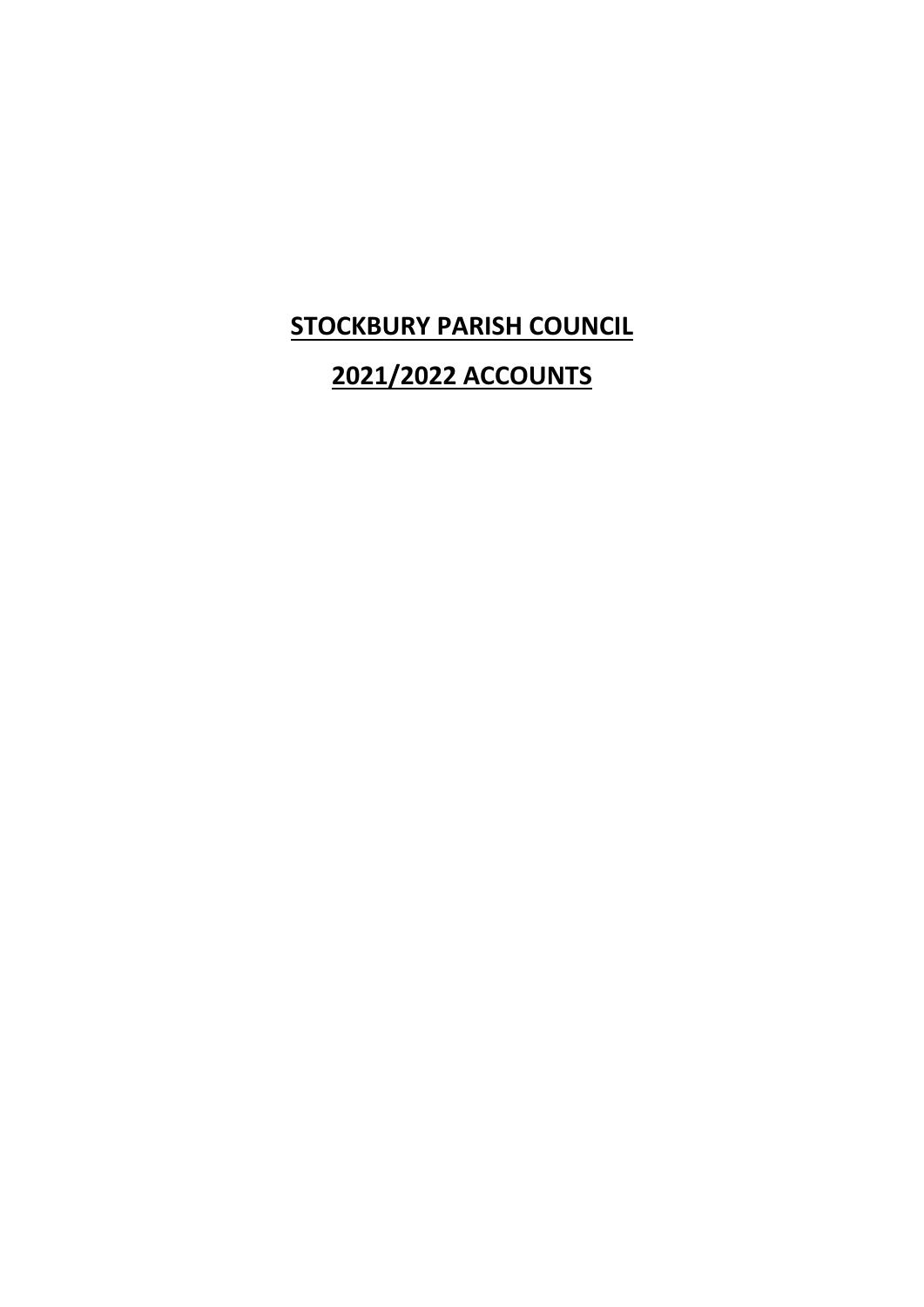## STOCKBURY PARISH COUNCIL BALANCE SHEET FOR YEAR ENDED 31ST MARCH 2022

|                              | Year Ended<br>31st March 2022 |                          | Year Ended<br>31st March 2021 |           |  |
|------------------------------|-------------------------------|--------------------------|-------------------------------|-----------|--|
|                              |                               |                          |                               |           |  |
|                              | £                             | $\underline{\mathbf{f}}$ | £                             | £         |  |
| <b>LONG TERM ASSETS</b>      |                               |                          |                               |           |  |
| Investments                  | 0.00                          |                          | 0.00                          |           |  |
| Long term Debts              | 0.00                          |                          | 0.00                          |           |  |
|                              |                               | 0.00                     |                               | 0.00      |  |
| <b>CURRENT ASSETS</b>        |                               |                          |                               |           |  |
| <b>Stocks and Shares</b>     | 0.00                          |                          | 0.00                          |           |  |
| Re-imbursable VAT            | 0.00                          |                          | 0.00                          |           |  |
| Debtors                      | 648.04                        |                          | 991.81                        |           |  |
| Temporary Lendings           | 0.00                          |                          | 0.00                          |           |  |
| Payments in Advance          | 0.00                          |                          | 0.00                          |           |  |
| Cash in Hand                 | 46233.71                      |                          | 41080.65                      |           |  |
|                              |                               |                          |                               |           |  |
|                              |                               | 46,881.75                |                               | 42,072.46 |  |
| <b>CURRENT LIABILITIES</b>   |                               |                          |                               |           |  |
| Creditors                    | 4776.00                       |                          | 4776.00                       |           |  |
|                              |                               | 4776.00                  |                               | 4776.00   |  |
|                              |                               |                          |                               |           |  |
|                              |                               |                          |                               |           |  |
| <b>NET ASSETS</b>            |                               | 42105.75                 |                               | 37296.46  |  |
|                              |                               |                          |                               |           |  |
| <b>REPRESENTED BY:</b>       |                               |                          |                               |           |  |
| <b>Earmarked Reserves</b>    |                               |                          |                               |           |  |
| General Fund Brought Forward | 37296.46                      |                          | 32464.24                      |           |  |
| Surplus/-Deficit for Year    | 4809.29                       |                          | 4832.22                       |           |  |
|                              |                               | 42105.75                 |                               | 37296.46  |  |

*The above statement represents fairly the financial position of the authority as at 31st March 2022 and reflects its income and expenditure during the year.*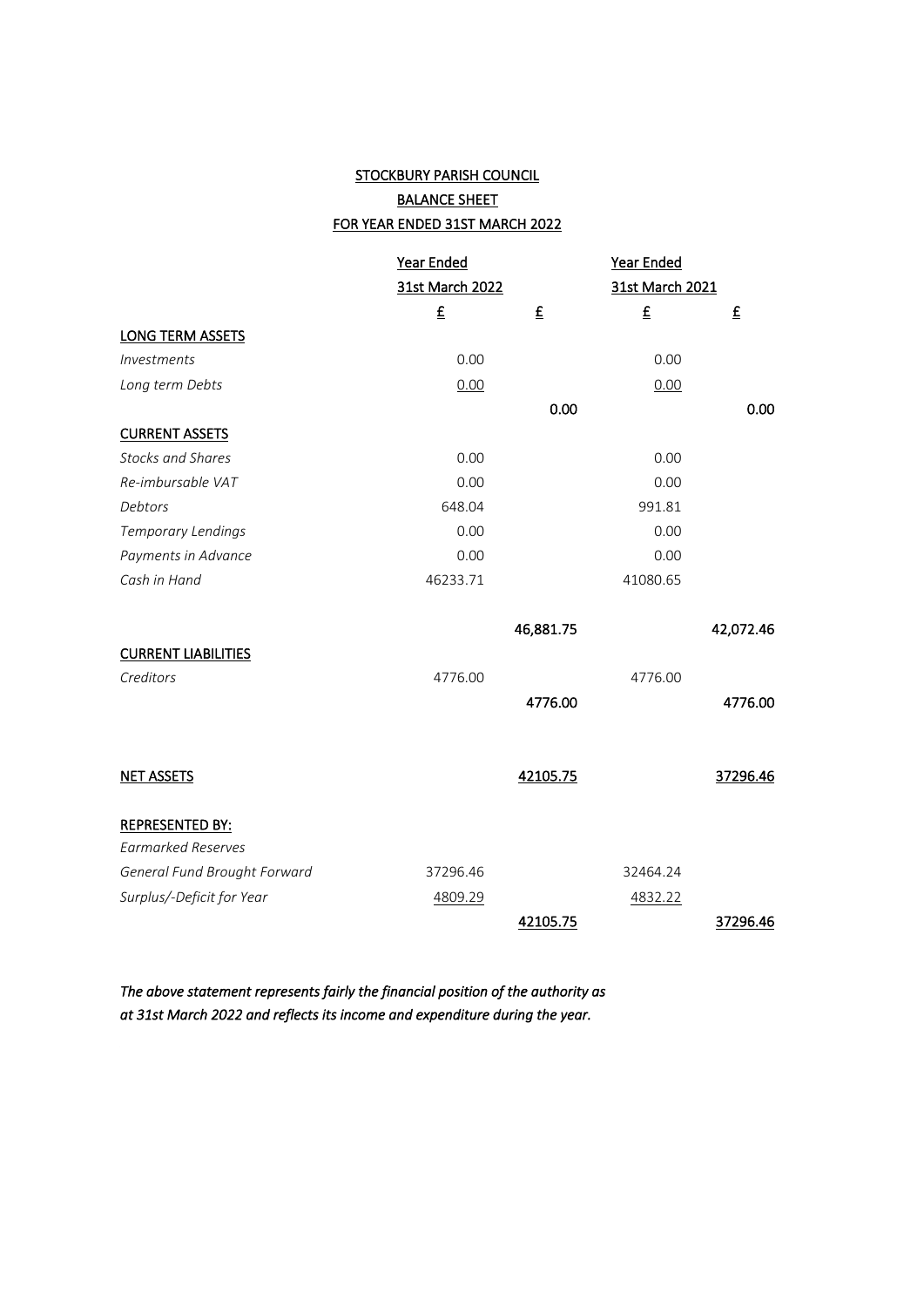## **STOCKBURY PARISH COUNCIL** INCOME AND EXPENDITURE FOR YEAR ENDED 31ST MARCH 2022

|                               | Year ended               |                 | Year<br>ended            |                 |
|-------------------------------|--------------------------|-----------------|--------------------------|-----------------|
|                               |                          | 31st March 2022 |                          | 31st March 2021 |
|                               | $\underline{\mathbf{f}}$ | £               | $\underline{\mathbf{f}}$ | £               |
| <b>INCOME</b>                 |                          |                 |                          |                 |
| Precept                       |                          | 15,398.00       |                          | 15,023.00       |
| Grants                        |                          | 954.50          |                          | 4,560.00        |
| Parish Services               |                          | 1,774.00        |                          | 1,735.00        |
| <i>Interest</i>               |                          | 0.00            |                          | 0.00            |
| VAT                           |                          | 0.00            |                          | 0.00            |
| Observer                      |                          | 1,332.00        |                          | 250.00          |
| Orchard                       |                          | 0.00            |                          | 0.00            |
| Other Income                  |                          | 48.24           |                          | 0.00            |
| <b>Total Income</b>           |                          | 19506.74        |                          | 21568.00        |
| <b>EXPENDITURE</b>            |                          |                 |                          |                 |
| <b>General Administration</b> | 12,284.09                |                 | 12,837.04                |                 |
| Village Hall                  | 0.00                     |                 | 0.00                     |                 |
| Printing                      | 1,539.63                 |                 | 3,213.74                 |                 |
| Publicity                     | 14.98                    |                 | 0.00                     |                 |
| Church Yard                   | 0.00                     |                 | 0.00                     |                 |
| Playground                    | 0.00                     |                 | 0.00                     |                 |
| Defibrillator                 | 328.75                   |                 | 0.00                     |                 |
| Miscellaneous                 | 30.00                    |                 | 35.00                    |                 |
| Village Maintenance           | 500.00                   |                 | 650.00                   |                 |
| Orchard                       | 0.00                     |                 | 0.00                     |                 |
| VAT                           | 0.00                     |                 | 0.00                     |                 |
| <b>Total Expenditure</b>      |                          | 14697.45        |                          | 16735.78        |
| SURPLUS/-DEFICIT              |                          | £ 4,809.29      |                          | £4,832.22       |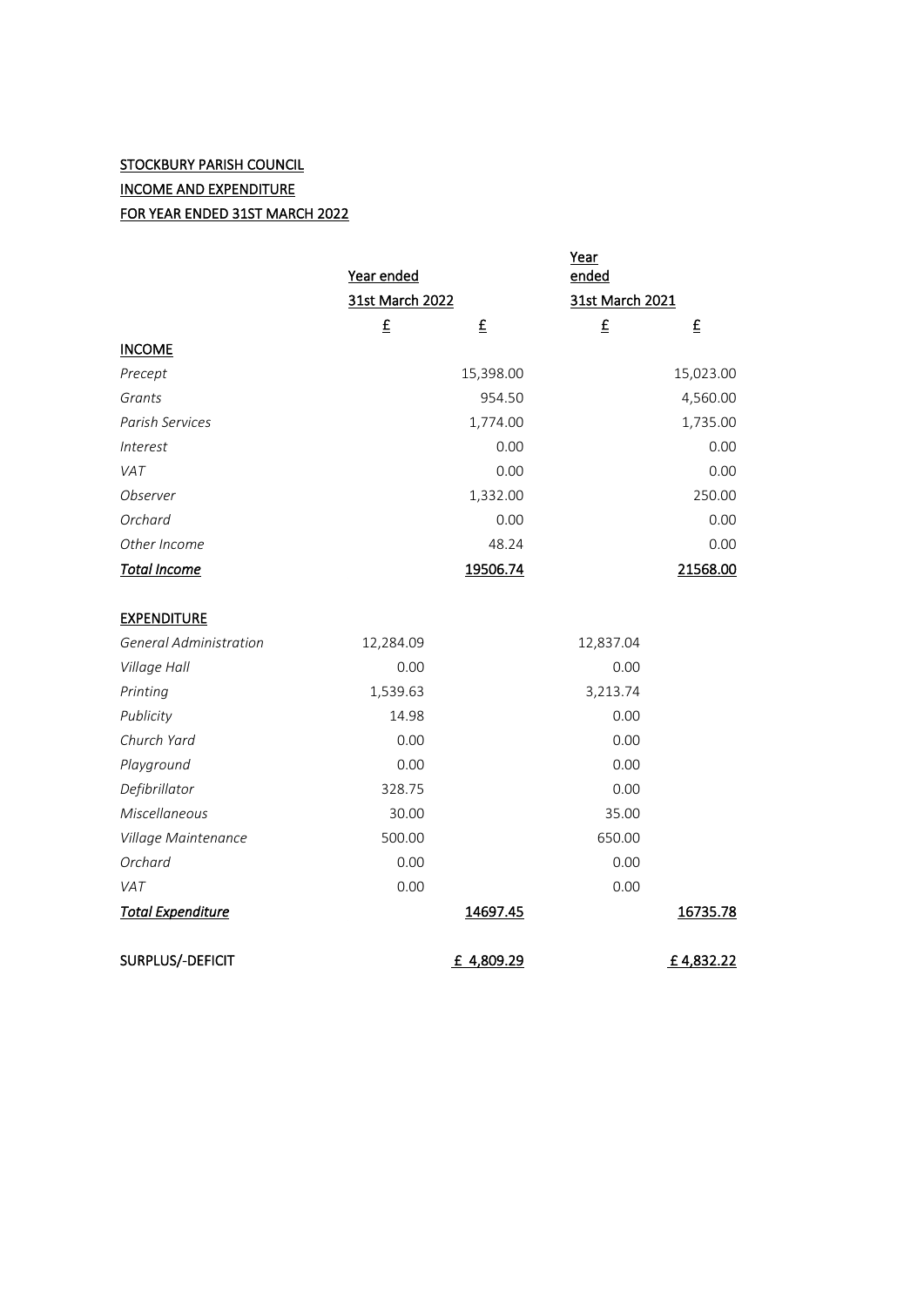|                        | TRIAL BALANCE FOR YEAR ENDED 31ST MARCH 2022 | STOCKBURY PARISH COUNCIL |           |      |                    |             |                                       |                    |
|------------------------|----------------------------------------------|--------------------------|-----------|------|--------------------|-------------|---------------------------------------|--------------------|
|                        |                                              |                          |           |      |                    |             |                                       |                    |
|                        |                                              | Opening                  | Closing   |      |                    |             |                                       | Exc vat            |
|                        | Receipts                                     | Debtors                  | Debtors   | Adj. |                    | Income      |                                       | <b>Income</b>      |
| Precept                | 15,398.00                                    |                          |           |      | £                  | 15,398.00   | E                                     | 15,398.00          |
| Grants                 | 954.50                                       |                          |           |      | $\hat{E}$          | 954.50      | $\epsilon$                            | 954.50             |
| Parish Services        | 1,774.00                                     |                          |           |      | £                  | 1,774.00    | $\mathbf{f}$                          | 1,774.00           |
| Interest               | 0.00                                         |                          |           |      | $\hat{\mathsf{E}}$ |             | $\epsilon$                            |                    |
| VAT                    | 874.81                                       | $-991.81$                | 648.04    |      | £                  | 531.04      | £                                     |                    |
| Observer               | 1,332.00                                     |                          |           |      | £                  | 1,332.00    | $\mathbf{f}$                          | 1,332.00           |
| Orchard                | 0.00                                         |                          |           |      | £                  |             | $\mathbf{f}$                          |                    |
| Other Income           | 48.24                                        |                          |           |      | $\hat{E}$          | 48.24       | $\epsilon$                            | 48.24              |
| <b>Total Income</b>    | 20,381.55                                    | $-991.81$                | 648.04    | 0.00 | £                  | 20,037.78   | £                                     | 19,506.74          |
|                        |                                              | Opening                  | Closing   |      |                    |             |                                       |                    |
|                        | Payments                                     | Creditors                | Creditors | Adj. |                    | Expenditure |                                       | <b>Expenditure</b> |
| General Administration | 12,284.09                                    | $-500.00$                | 500.00    |      | £                  | 12,284.09   | $\mathbf{f}$                          | 12,284.09          |
| Village Hall           | 0.00                                         | $-228.00$                | 228.00    |      | £                  |             | $\mathbf{f}$                          |                    |
| Printing               | 1,539.63                                     |                          |           |      | £                  | 1,539.63    | $\overline{f}$                        | 1,539.63           |
| Publicity              | 14.98                                        |                          |           |      | £                  | 14.98       | $\mathbf{f}$                          | 14.98              |
| Village Maintenance    | 500.00                                       |                          |           |      | £                  | 500.00      | $\epsilon$                            | 500.00             |
| Playground             | 0.00                                         | $-800.00$                | 800.00    |      | £                  |             | $\mathbf{F}_{\underline{\mathbf{f}}}$ |                    |
| <b>Bus Shelters</b>    | 0.00                                         | $-3248.00$               | 3248.00   |      | £                  |             | $\epsilon$                            |                    |
| Miscellaneous          | 30.00                                        |                          |           |      | £                  | 30.00       | $\epsilon$                            | 30.00              |
| Defibrillator          | 328.75                                       |                          |           |      | £                  | 328.75      | $\mathbf{f}$                          | 328.75             |
| Orchard                | 0.00                                         |                          |           |      | £                  | ÷           | $\mathbf{f}$                          |                    |
| VAT                    | 531.04                                       |                          |           |      | $\pounds$          | 531.04      | f                                     |                    |
| <b>Total</b>           | 15,228.49                                    | $-4776.00$               | 4776.00   | 0.00 |                    | 15,228.49   |                                       | 14,697.45          |
| SURPLUS/-DEFICIT       |                                              |                          |           |      | $\mathsf{f}$       | 4,809.29    | $\mathbf{r}_{\rm f}$                  | 4,809.29           |
|                        |                                              |                          |           |      |                    |             |                                       |                    |